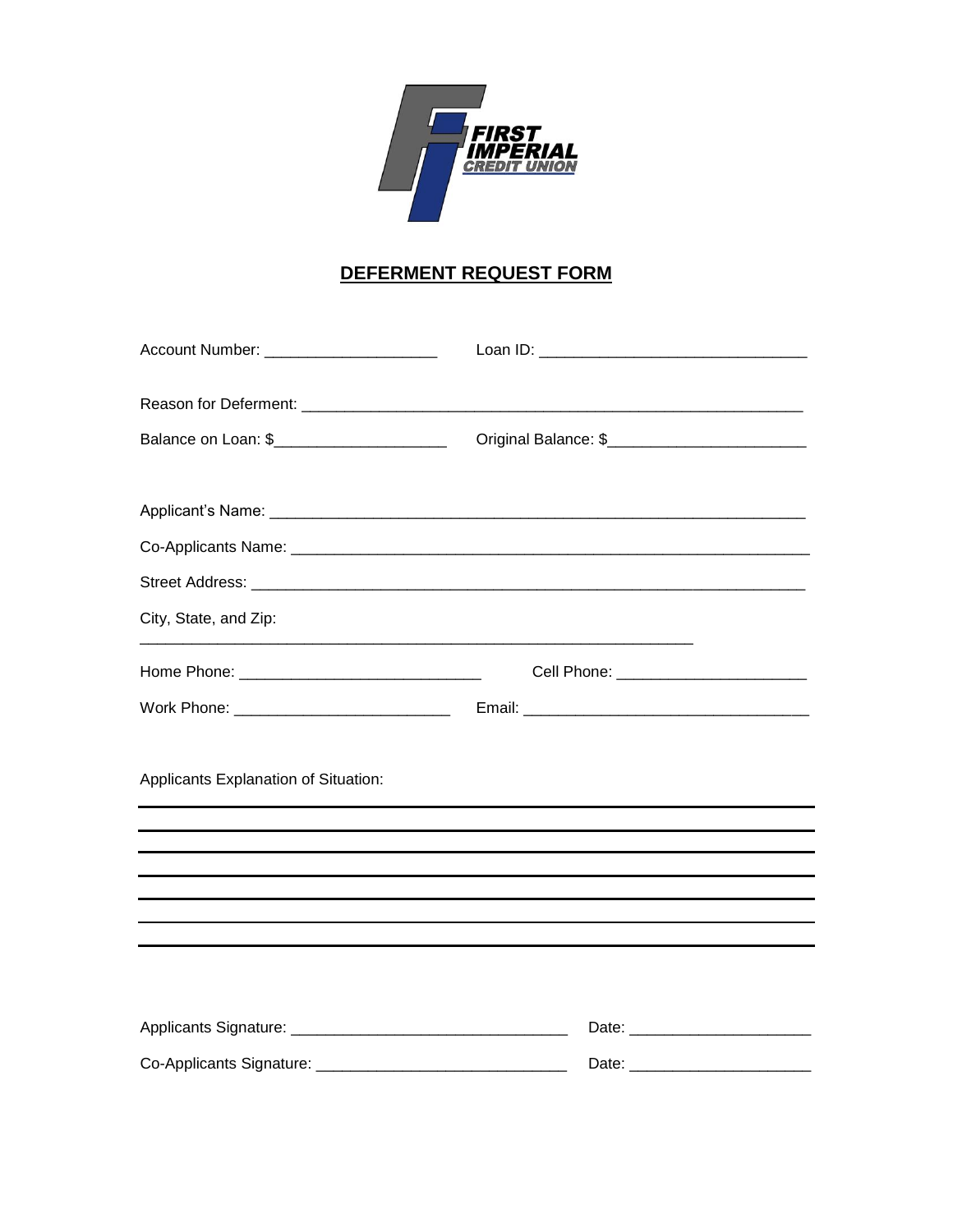

## **REFERENCES**

(References must be completed)

| 1) |  |
|----|--|
|    |  |
|    |  |
|    |  |
|    |  |
|    |  |
| 2) |  |
|    |  |
|    |  |
|    |  |